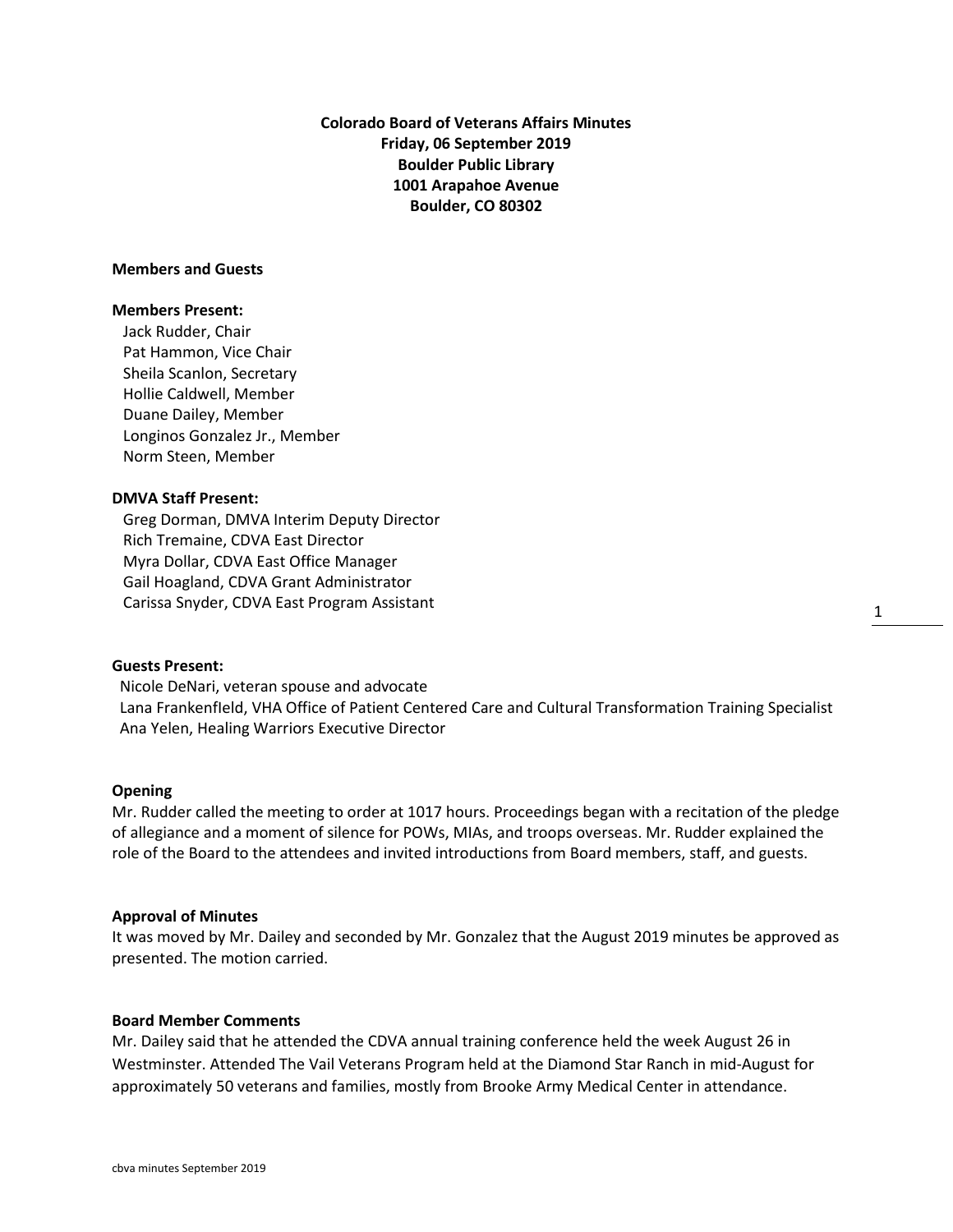Dr. Caldwell said that she appreciated the tour of the Western Colorado VAMC in Grand Junction, noting that it was particularly interesting to see the physical therapy and prosthetics units. Centura Health is finalizing the technological implementation for identifying veterans upon admission.

Ms. Hammon said that the Western Colorado VAMC is recruiting a new director with a temporary director in place for the interim. Renovations are underway at the medical center, with patient care moving now moving to the fifth floor. The third floor will be dedicated to an inpatient substance abuse unit. A congressional forum was held on 05 September in Grand Junction to discuss a program wherein new physicians serve their residencies at VA medical centers in exchange for assistance with education costs. The Western Slope Veterans Coalition will continue its Veteran Day outreach events, with visits planned to 17 schools to date. Mental health and access to treatment continue to be a difficult issue for veteran in Eagle County and the surrounding area.

Ms. Scanlon donated several items of memorabilia to the Rocky Mountain Regional VAMC their display featuring women veterans items from American Legion Post 206 and the Women Marine Association CO-1. She offered to facilitate future donations if anyone has additional item to contribute. She addressed the statewide CDVA training concerning woman veterans. The Women Marine Association now taking female navy vets w/ fleet marine force badge.

Mr. Gonzalez participated in the Korean Independence Day celebration held in Colorado Springs on 10 August 10. The event commemorates the end of World War II in the Pacific theater. On Monday 09 September, he will attend the Stand Up of U.S. Space Command at Peterson AFB. He will attend the 9/11 memorial at Memorial Park in Colorado Springs and the  $21^{st}$  Space Wing State of the Wing on 25 September. He reported that William Shuttleworth successfully completed his 3,000-mile walk.

Mr. Steen attended a July meeting also attended by Governor Polis, General Loh, and executive director of CDOT to determine ways to identify and address the medical transportation of Colorado veterans. The next meeting is scheduled for 10 September and will be a work session. Other issues of interest are the prospective SVCLC in the Pikes Peak region and how CBVA can better connect with county governments and their boards of commissioners. CBVA and DMVA may have an hour at the podium at the CCI statewide convention in December. Mr. Steen suggested a panel about veterans' issues.

Mr. Rudder said that he also attended the CDVA statewide training and appreciated the opportunity to connect with other county veterans service officers. Access to health care is a continuing problem for veterans in the San Luis Valley, with a nine-month waiting list at the clinic in Alamosa. He is encouraging veterans to utilize community care and the Mission Act.

### **Community Presentations**

#### Nicole Denari

Ms. Denari thanked the Board for allowing her to address the room on behalf of the proposed SVCLC in the Pikes Peak region. Ms. Denari's spouse has service-connected disabilities that have progressed beyond his ability to live at home, and while VHA has been able to pay for LTC care through PACE, that contract is ending and Ms. Denari said that many veterans like her husband would not be able to find inpatient nursing care in their community. The veteran community has identified a need for a facility with roughly the same capacity as Fitzsimons, perhaps as a public-private partnership similar to the model used at Spanish Peaks.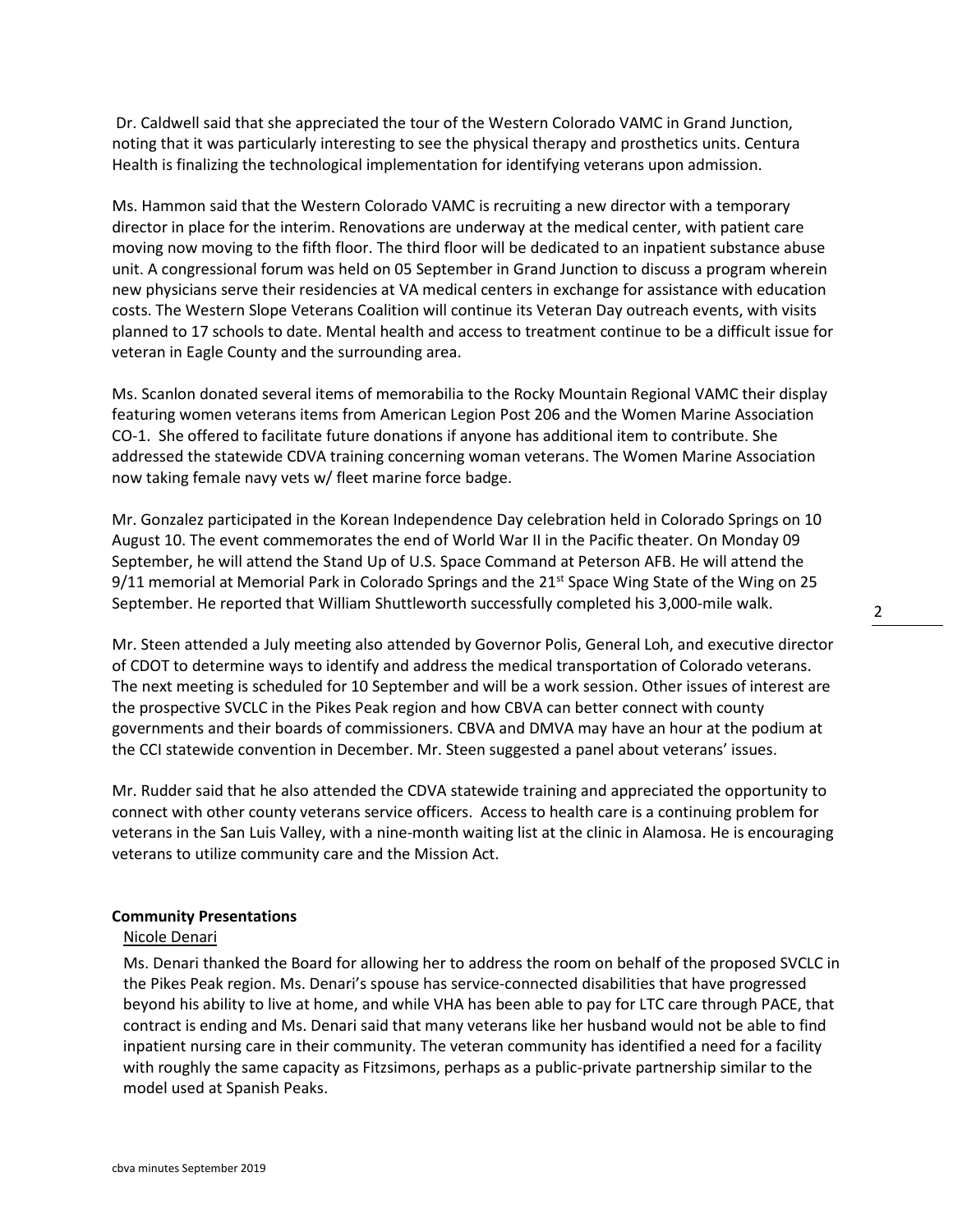## Lana Frankenfield

Ms. Frankenfield introduced the Board and other attendees to the VHA concept of Whole Health. This approach to health care is designed to empower patients to take charge of their health and well-being. Instead of using a disease and problem based methodology, Whole Health is person-based. She referred the Board to Whole Health information available on You Tube and provided explanations of the model's key components. Whole Health integrates community care and support, personal health plans, and health well-being coaching. VHA Colorado does not feature any of the flagship sites for Whole Health, but some facilities are incorporating aspect of the program.

*The Board here recessed at 11:29 a.m. and resumed at 11:43 a.m.*

# **Reports**

Mr. Tremaine reported for DMVA and CDVA East. The annual training saw 22 new VSOs trained. Longtime state veterans service officer Renee Pace is retiring at the end of November and her role in planning the annual training will be reassigned. The current training curriculum is certified through NAVSCO and in the future CDA hope to accredit directly through VBA. CDVA East is working with the Eastern Colorado VHA on an MOU to allow a state VSO to provide working outreach in the VAMC PTSD unit. CDVA is researching and gathering bids of veterans' benefits CRM systems to see how other systems compare to VetraSpec, the system currently used by the state. Webcams were provided to county veteran service officer to help facilitate access to training, and CDVA East will create a webinar training library for easy access. Ms. Scanlon asked if a notification would be distributed concerning woman veteran license plate. Mr. Tremaine said that the final proof of the plate should be available any day, and once it has been approved notification can commence. Ms. Scanlon agreed to help draft the notification.

Mr. Rudder asked if the Board would like Robby Robinson to continue as the Board's representative the CLC commission. The consensus as unanimous and Amr. Rudder will confirm the appointment with Mr. Robinson.

Ms. Hoagland thank Ms. Yelen for attending. She praised both the work and the grant performance of Healing Warriors. The search is still underway for a storage container for Providers' Resource Clearinghouse.

## **Discussion/Action**

Strategic Plan - This item was postponed in favor of waiting for Mr. Callahan.

Bylaw Review – The committee will meet adjacent to the stated meeting in October.

Veterans Assistance Grant Cash Fund Recommendation – Ms. Hoagland distributed the identified opportunities for use of the additional cash fund and asked the Board members to email her directly with their recommendations. She will also compile a Q&A to distribute to the Board containing responses to questions received from Board members.